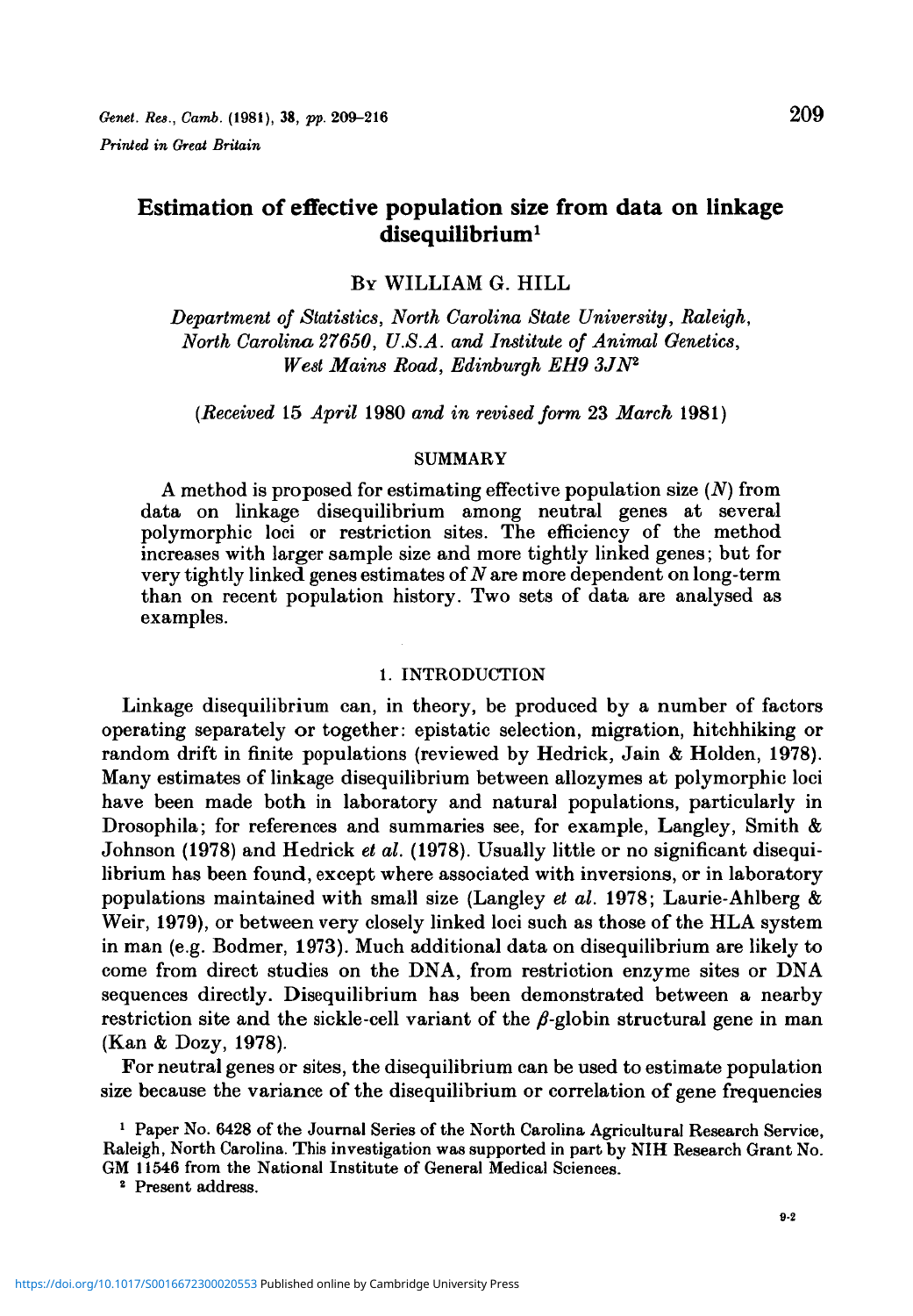## 210 W. G. HILL

is a known function of population size (Langley, 1977; Laurie-Ahlberg & Weir, 1979). However, Langley did not go into much detail and Laurie-Ahlberg & Weir considered only unlinked loci. In this report the methodology is taken further.

### 2. ANALYSIS

### (i) *Variance of disequilibrium*

Consider first a pair of loci, each with two alleles, neutral with respect to fitness. At the first locus the frequency of allele *A* is *p* and at the second the frequency of allele B is q. The linkage disequilibrium is  $D = \text{freq.}(AB) - pq$  and the correlation of gene frequencies is  $r = D/(p(1-p)q(1-q))^{\frac{1}{2}}$ . The recombination fraction between the loci is c.

The population is assumed to be closed, and random mating with constant effective size *N* to be of sufficiently long standing that founder effects can be ignored. Therefore  $E(D) = E(r) = 0$  and, although  $V(D)$  declines as homozygosity increases,  $V(r)$  approaches a steady value over populations remaining segregating (Hill and Robertson, 1968). Although *V(r)* cannot be predicted exactly, it is well approximated as a ratio of moments. The variance of *r* comprises two parts; the first is a function of the effective population size  $(N)$  and  $c$ , and reflects the past finite population history; the second derives from sampling a limited sample of individuals from the population for estimating gene frequencies and disequilibrium, and is a function of the sample size *(n).* The latter contribution is the same whether a sample of *n* chromosomes are extracted and identified (possible in Drosophila) or whether *n* diploids are analysed in which coupling and repulsion heterozygotes cannot be distinguished (Hill, 1974); and the method of analysis of diploids, whether by maximum likelihood or the simpler Burrows' procedure, makes no difference to variance in random mating populations (Weir, 1979). Putting the terms together,

$$
E(r^2) = V(r) = \frac{(1-c)^2 + c^2}{2Nc(2-c)} + \frac{1}{n}
$$
 (1)

(Weir & Hill, 1980). Equation (1) strictly holds only for monoecious populations or dioecious with no permanent matings; for monogamy (1) should be increased by  $1/(2Nc(2-c))$  (Weir & Hill, 1980), but this increment is mostly small and is not considered here. For very small Nc values (1) is not adequate because  $E(r^2) \leq 1$ . A fully relevant formulation is not available, but (1) almost certainly can be improved by replacing  $2Nc(2-c)$  by  $1+2Nc(2-c)$  in the denominator of the first term following Sved & Feldman (1973). In the following analyses *Nc* values near unity are not encountered, and this additional term is ignored.

Generalizing to *l* loci, there are  $k = l(l-1)/2$  pairs; and let  $r_i$ ,  $c_i$  and  $n_i$ ,  $i = 1, \ldots, k$ , denote the correlation, recombination fraction and number of observations taken on the ith pair. Defining

$$
\gamma_i = ((1-c_i)^2 + c_i^2)/(2c_i(2-c_i))
$$

equation (1) reduces to

$$
E(r_i^2) = \gamma_i/N + 1/n_i, \quad i = 1, ..., k. \tag{2}
$$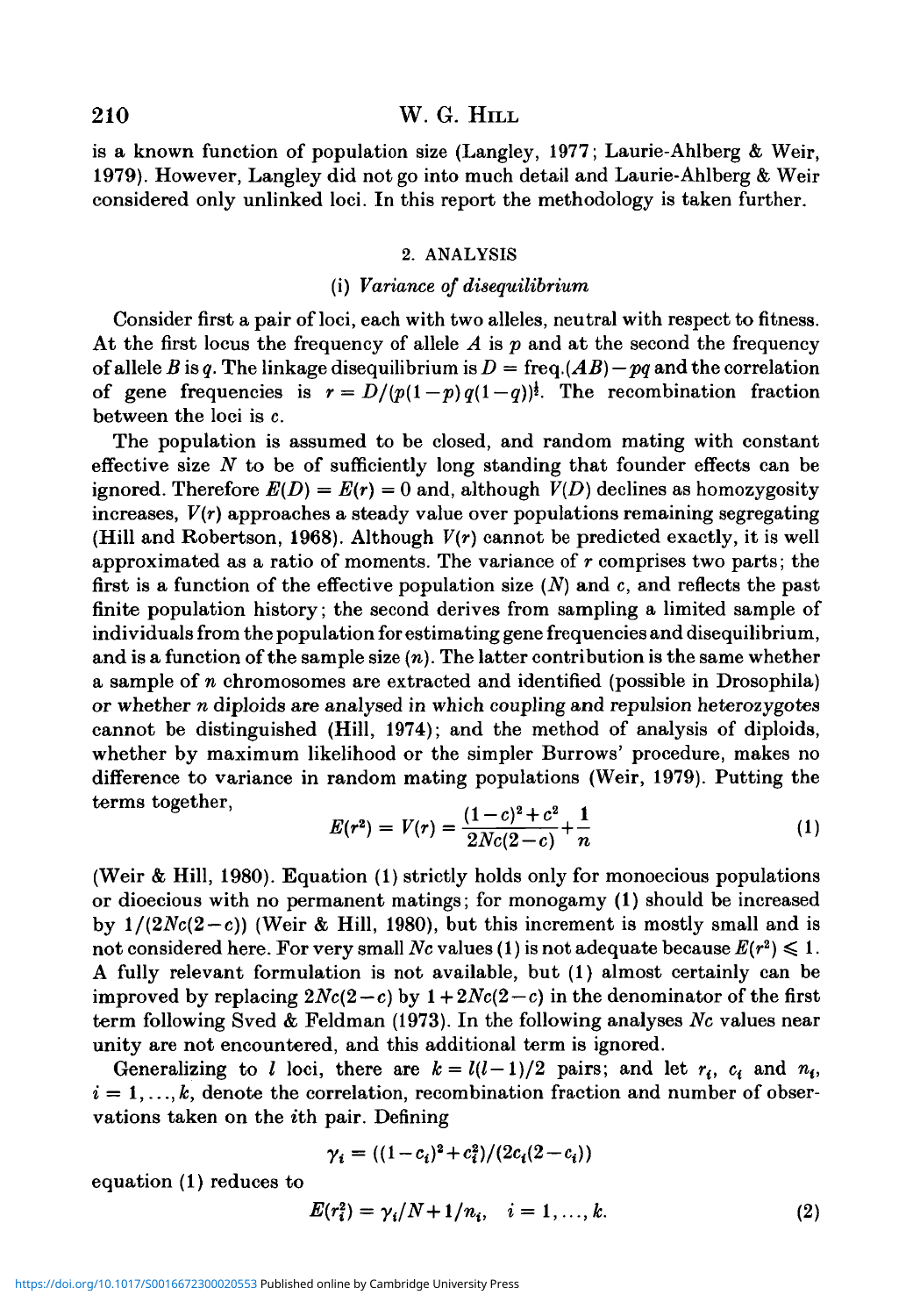## *Linkage disequilibrium and population size* 211

The variance-covariance structure of  $r_i^2$  has been little studied, but some information will be needed here for pooling data from different pairs of loci. Some data are given by Hill (1977), and further analysis and discussion are given in the Appendix. These analyses can be summarized as follows (a)  $V(r_i^2) \sim 2E^2(r_i^2)$  or  $CV(r_i^2) \sim 1.4$ , such as might be expected if  $r_i^2/E(r_i^2)$  were a chi-square deviate with one degree of freedom; (b) the correlations among the  $r_i^2$  are zero or essentially so when different loci are involved, e.g.  $r_{AB}^2$  and  $r_{CD}^2$ , and not more than about 0.25 when there are loci in common, e.g.  $r_{AC}^2$ ,  $r_{BC}^2$ . Thus in the following analysis the  $r_i^2$  will be assumed to be uncorrelated with variance double their expected value. Although more efficient estimates of *N* could be obtained if the full variance covariance structure of the  $r_i^2$  were known, in view of the small correlations the exact error structure is not critical since the figures are being used mainly to weight different unbiased estimates of population size or its inverse.

### (ii) *Estimation of population size*

Equation (2) can be used to estimate N by replacing  $E(r_i^2)$  by its observed value. To avoid inverting  $r_i^2$  before pooling over loci, it is better to estimate  $N^{-1}$  by

$$
\hat{\alpha}_i = \frac{r_i^2 - 1}{n_i} / \gamma_i \tag{3}
$$

for the *i*th pair of loci. The  $\hat{\alpha}_i$  can be combined most efficiently using their variance—covariance structure which, from the preceding arguments, is given approximately by

$$
V(\hat{\alpha}_i) = 2E^2(r_i^2)/\gamma_i^2, \quad \text{Cov }(\hat{\alpha}_i, \hat{\alpha}_j) = 0, \quad i \neq j.
$$

Thus the weighted estimate of  $N^{-1}$  is, using  $(2)$  and  $(3)$ ,

$$
\hat{N}^{-1} = \frac{\Sigma_i(\hat{\alpha}_i / V(\hat{\alpha}_i))}{\Sigma_i(1 / V(\hat{\alpha}_i))} = \frac{\Sigma_i \left[ \gamma_i(r_i^2 - 1/n_i) \left| \left( \frac{\gamma_i}{N} + \frac{1}{n_i} \right)^2 \right|}{\Sigma_i \left[ 1 \left| \left( \frac{1}{N} + \frac{1}{\gamma_i n_i} \right)^2 \right| \right]}
$$
(4)

with variance

$$
V(\hat{N}^{-1}) = 1/\sum_{i} (1/V(\hat{\alpha}_{i})) = 2/\sum_{i} (1/N + 1/\gamma_{i} n_{i})^{-2}.
$$
 (5)

The estimate of *N* is obtained by inverting (4) and, to first-order terms,

$$
V(\hat{N}) = N^4 V(\hat{N}^{-1}) = 2N^2 / \sum_{i} \left(1 + \frac{N}{\gamma_i n_i}\right)^{-2}.
$$
 (6)

Alternatively, the coefficient of variation is

$$
CV(\hat{N}) = CV(\hat{N}^{-1}) = \left[2/\sum_{i} \left(1 + \frac{N}{\gamma_i n_i}\right)^{-2}\right]^{\frac{1}{2}}
$$
(7)

which, for illustration, if  $n_i = n$ ,  $\gamma_i = \gamma$  for all  $i = 1, ..., k$ , reduces to

$$
CV(\hat{N}) = \left[1 + \frac{N}{\gamma n}\right] \sqrt{\frac{2}{k}}.
$$
\n(8)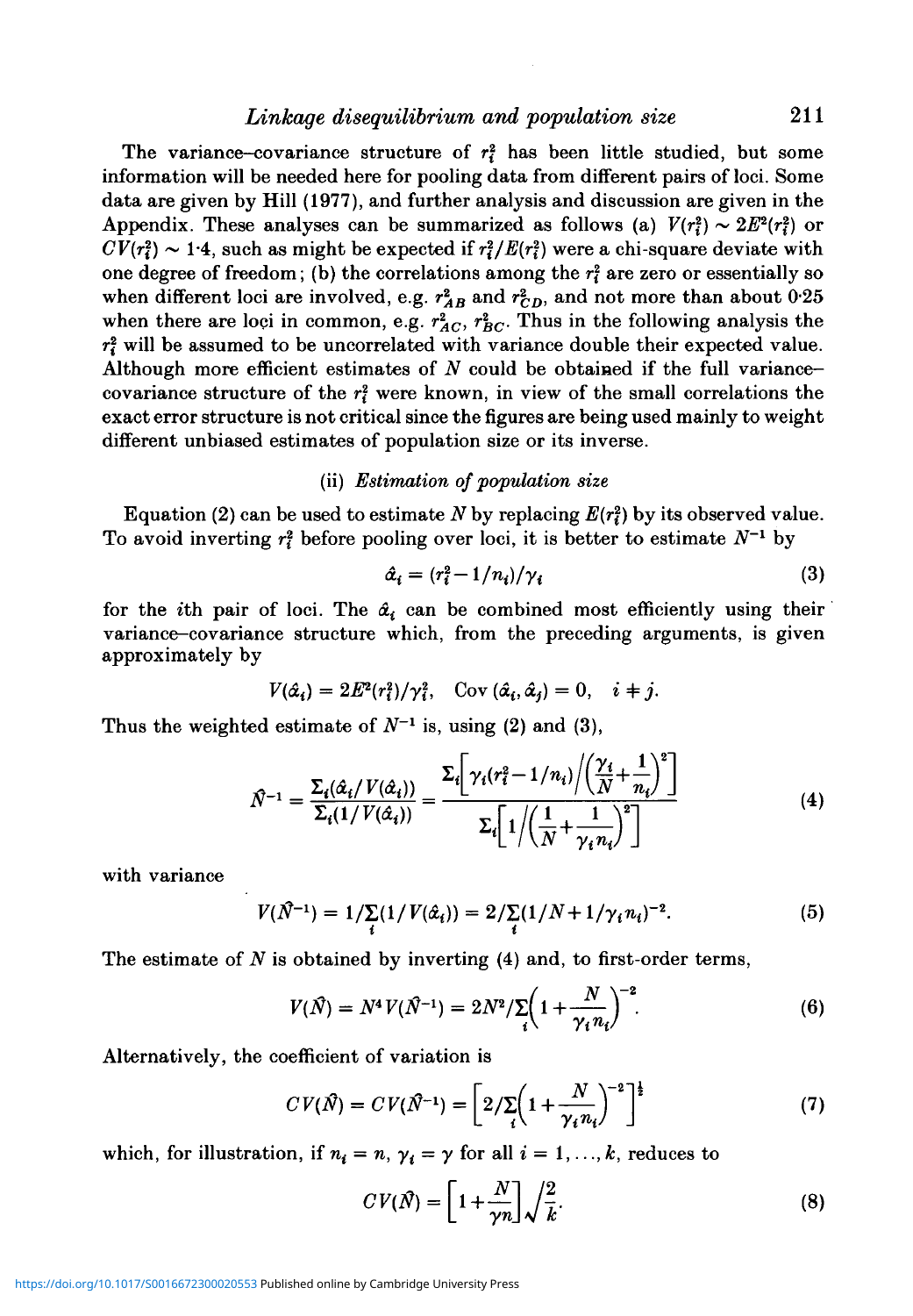Equation (8) demonstrates that precise estimates of population size can be obtained only when the sample size, n, is large relative to the ratio  $N/\gamma \sim 4Nc$ . Some values are given in Table 1. For example, with 18 pairs of loci each around 0.1 map units apart (impossible, of course, but only for illustration),  $\sqrt{2/k} = \frac{1}{3}$ , so for a sample size of  $n = N/10$ , from Table 1  $CV(\hat{N}) = 5.63/3 = 1.9$ . This is obviously a very imprecise estimate, but if *n* were about the same size as *N,*  $CV(\hat{N}) = 0.5$ . Note that, even with very large sample sizes,  $CV(\hat{N}) > \sqrt{2/k}$ , or 0.33 for  $k = 18$ . Table 1 also shows that, unless the sample size is very much larger than the population size, unlinked loci  $(c = 0.5)$  give little information.

### Table 1. *Effect of sample size (n) and recombination fraction* (c) *on sampling error of estimation of effective population size (N)*

| c               |        | N/n        |                   |           |            |  |  |  |  |
|-----------------|--------|------------|-------------------|-----------|------------|--|--|--|--|
|                 | ν      | 0:1        |                   | 10        | 100        |  |  |  |  |
|                 |        |            | $1 + N/(n\gamma)$ |           |            |  |  |  |  |
| 0.5             | 0.33   | 1.30       | 4.00              | $31 - 00$ | $301 - 0$  |  |  |  |  |
| 0.1             | 2.16   | 1.05       | 1.46              | 5.63      | 47.3       |  |  |  |  |
| 0.02            | 12.13  | 1.01       | $1 - 08$          | 1.82      | 9.2        |  |  |  |  |
| $\rightarrow 0$ | 1/(4c) | $1 + 0.4c$ | $1+4c$            | $1 + 40c$ | $1 + 400c$ |  |  |  |  |

(For *k* pairs of loci,  $CV(\bar{N}) = (1 + N/(n\gamma))\sqrt{(2/k)}$ , where  $\gamma = [(1-c)^2 + c^2]/[2c(2-c)]$ .)

### 3. EXAMPLES

The analysis will be illustrated for two data sets on *Drosophila melanogaster.* The first, published by Langley, Ito & Voelker (1977), is on the September collection from the wild made in North Carolina (Table 2). Second and third chromosomes were extracted and analysed from 198 flies, with six loci on the second and five on the third chromosomes. Thus for these data  $n_i = 198$  for all *i*, and there are 15 pairs of loci on the second and 10 pairs on the third, giving *k* = 25. From such data there is no information on unlinked loci. The second set is from the Maine cage population of Langley *el al.* (1978), but original data were made available by C. H. Langley (Table 3). The following analysis is on pooled genotypic data from 634 to 756 flies, depending on the pair of loci, and values of *r* were estimated using Burrows' method (Cockerham & Weir, 1977). The data in Table 3 are only part of that given by Langley *et al.* (1978) and refer to a single rather than several time periods of sampling of the cage; also their published values were of  $r_i/2$  rather than  $r_t$ . Whilst no inversions were found in the Maine cage, they were present in the wild population, and recombination fractions have been adjusted in Table 2 in proportion to the inversion heterozygosity, following Langley *et al.* (1977).

For the wild population (Table 2) the estimate of  $N^{-1}$  from (4) was negative. This implies that the best estimate of the population size is infinitely large, the disequilibrium observed being slightly less than that expected by chance (the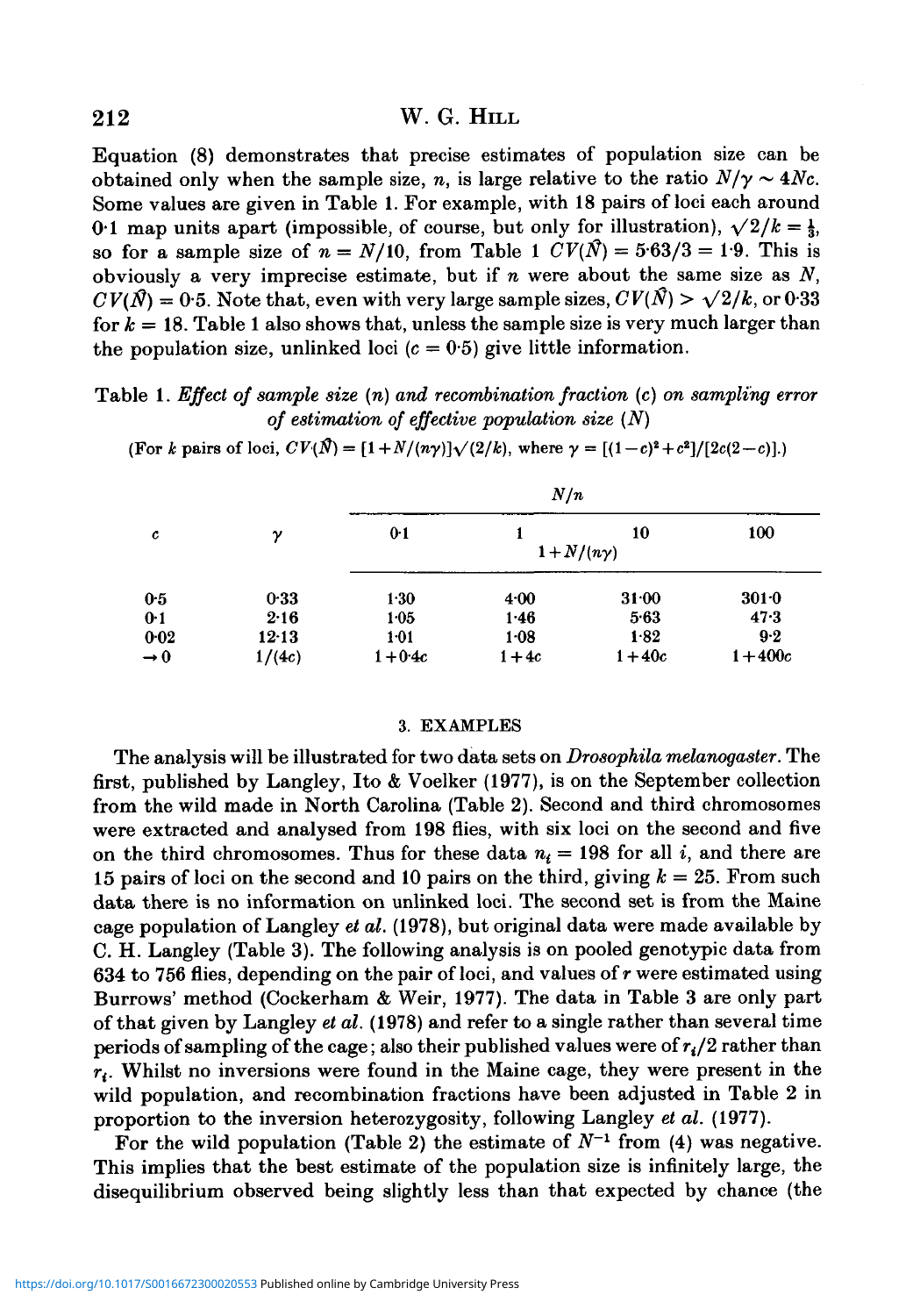# Table 2. *Isozyme data on extracted chromosomes from North Carolina wild population autumn collection (Langley* et al. *1977)*

|                                                         |                                                                                             | (Sample size $(n_i) = 198$ for all pairs of loci. Values of $c_i$ computed using observed |                                                                      | karyotypic heterozygosities.)                                                                      |                                      |                                                 |                                                                                   |                                                                                         |                                                                                                    |
|---------------------------------------------------------|---------------------------------------------------------------------------------------------|-------------------------------------------------------------------------------------------|----------------------------------------------------------------------|----------------------------------------------------------------------------------------------------|--------------------------------------|-------------------------------------------------|-----------------------------------------------------------------------------------|-----------------------------------------------------------------------------------------|----------------------------------------------------------------------------------------------------|
| Locus<br>Allele frequency                               |                                                                                             | Chromosome II: No.                                                                        | 1<br>$\alpha$ -Gpdh<br>0.823                                         | 2<br>Mdh<br>0.975                                                                                  |                                      | 3<br>Adh<br>0.742                               | 4<br>Dip-A<br>0.914                                                               | 5<br>$Hex-C$<br>0.934                                                                   | 6<br>Amy<br>0.929                                                                                  |
| Chromosome III: No.<br>Locus<br>Allele frequency        |                                                                                             | 7<br>$Est-6$<br>0.621                                                                     | 8<br>Pgm<br>0.909                                                    | 9<br>Odh<br>0.929                                                                                  |                                      | 10<br>Lap-D<br>0.687                            | 11<br>Acph<br>0.960                                                               |                                                                                         |                                                                                                    |
| 1<br>$\overline{2}$<br>$\overline{2}$<br>$\overline{2}$ | Pair<br>2<br>Ŝ<br>$\overline{\bf{4}}$<br>5<br>6<br>$\bf{3}$<br>$\overline{\mathbf{4}}$<br>5 | $c_i$<br>0.058<br>0.102<br>0.113<br>0.153<br>0.158<br>0.058<br>0.072<br>0.123             | $\gamma_i$<br>4.0<br>2.1<br>1.9<br>1.3<br>1.2<br>4.0<br>3.1<br>$1-7$ | $r_{\rm c}$<br>0.094<br>0.000<br>0.000<br>$-0.069$<br>$-0.076$<br>$-0.095$<br>$-0.049$<br>$-0.043$ | 4<br>5<br>7<br>7<br>7<br>7<br>8<br>8 | Pair<br>6<br>6<br>8<br>9<br>10<br>11<br>9<br>10 | $c_i$<br>0.081<br>0:013<br>$0 - 029$<br>0.049<br>0.148<br>0.152<br>0.022<br>0.135 | $\gamma_{4}$<br>2.7<br>$18-9$<br>8.3<br>$4-7$<br>1.4<br>$1-3$<br>11 <sub>0</sub><br>1.5 | $r_{\rm t}$<br>$-0.085$<br>$-0.073$<br>$-0.162$<br>0.069<br>0.034<br>0.051<br>$-0.042$<br>$-0.016$ |
| $\overline{2}$<br>3<br>3<br>3<br>4                      | 6<br>$\boldsymbol{4}$<br>$\bf 5$<br>$6\phantom{1}$<br>5                                     | 0.130<br>0.019<br>0.085<br>0.094<br>0.072                                                 | $1-6$<br>12.8<br>2.6<br>2.3<br>$3-1$                                 | $-0.044$<br>$-0.016$<br>0.030<br>0.063<br>$-0.008$                                                 | 8<br>9<br>9<br>10                    | 11<br>10<br>11<br>11                            | 0.140<br>0.124<br>0.129<br>0:011                                                  | 1.5<br>$1-7$<br>$1-6$<br>22.4                                                           | $-0.076$<br>$-0.016$<br>0.043<br>0.027                                                             |

Table 3. *Isozyme data on genotypes from Maine cage collection (Langley* et al., *1978)*

| Chromosome                                             |                                                           |             |                   | $\mu_{\ell}$ and $\sigma_{\ell}$ and $\sigma_{\ell}$ and $\sigma_{\ell}$ and $\sigma_{\ell}$ and $\sigma_{\ell}$ |                                                 |                         |                   |  |  |
|--------------------------------------------------------|-----------------------------------------------------------|-------------|-------------------|------------------------------------------------------------------------------------------------------------------|-------------------------------------------------|-------------------------|-------------------|--|--|
|                                                        |                                                           | п           |                   | Ш                                                                                                                |                                                 |                         |                   |  |  |
| Locus no.<br>Locus<br>Allele<br>frequency <sup>*</sup> | $\overline{2}$<br>Mdh<br>$\alpha$ -Gpdh<br>0.930<br>0.927 |             | 3<br>Adh<br>0.589 | $\bf{4}$<br>Est-6<br>0.579                                                                                       | 5<br>Pgm<br>0.920                               | 6<br>Est-C<br>0.945     | 7<br>Odh<br>0.969 |  |  |
|                                                        |                                                           | Linked loci |                   |                                                                                                                  | Unlinked loci<br>$(c_i = 0.5, \gamma_i = 0.33)$ |                         |                   |  |  |
| Pair                                                   | $c_{\ell}$                                                |             | $\gamma_i$        | $r_{i}$                                                                                                          | Pair                                            |                         | $r_{\rm t}$       |  |  |
| $\boldsymbol{2}$<br>1                                  | 0.071                                                     |             | 3.2               | $-0.085$                                                                                                         |                                                 | $\overline{\mathbf{4}}$ | 0.015             |  |  |
| 3<br>1                                                 | 0.112                                                     |             | 1.9               | $-0.049$                                                                                                         |                                                 | 5                       | 0:001             |  |  |
| $\bf{3}$<br>$\boldsymbol{2}$                           | 0.057                                                     |             | 4.0               | $-0.093$                                                                                                         |                                                 | 6                       | 0.021             |  |  |
| $\bf{5}$<br>4                                          | $0 - 033$                                                 |             | 7.2               | 0.125                                                                                                            | 1                                               | 7                       | 0.089             |  |  |
| $6\phantom{1}$<br>4                                    | 0.067                                                     |             | $3 - 4$           | 0.128                                                                                                            | 2                                               | $\overline{\bf 4}$      | 0.014             |  |  |
| 5<br>7                                                 | 0.057                                                     |             | 4.0               | $-0.028$                                                                                                         | 2                                               | 5                       | $-0.014$          |  |  |
| 5<br>6                                                 | 0.040                                                     |             | 5.9               | 0.291                                                                                                            | $\boldsymbol{2}$                                | 6                       | $-0.063$          |  |  |
| 5<br>7                                                 | 0.029                                                     |             | 8.3               | $-0.003$                                                                                                         | $\boldsymbol{2}$                                | 7                       | $-0.083$          |  |  |
| $\bf 6$<br>7                                           | $0 - 013$                                                 |             | 18.9              | 0.247                                                                                                            | 3                                               | $\overline{\bf 4}$      | $-0.034$          |  |  |
|                                                        |                                                           |             |                   |                                                                                                                  | 3                                               | $\bf{5}$                | 0.026             |  |  |
|                                                        |                                                           |             |                   |                                                                                                                  | 3                                               | 6                       | $-0.024$          |  |  |
|                                                        |                                                           |             |                   |                                                                                                                  | 3                                               | 7                       | 0:017             |  |  |

\* Frequencies varied slightly from pair to pair because of different sample sizes.

(Range of sample size  $(n)$ ) values 634 to 756.)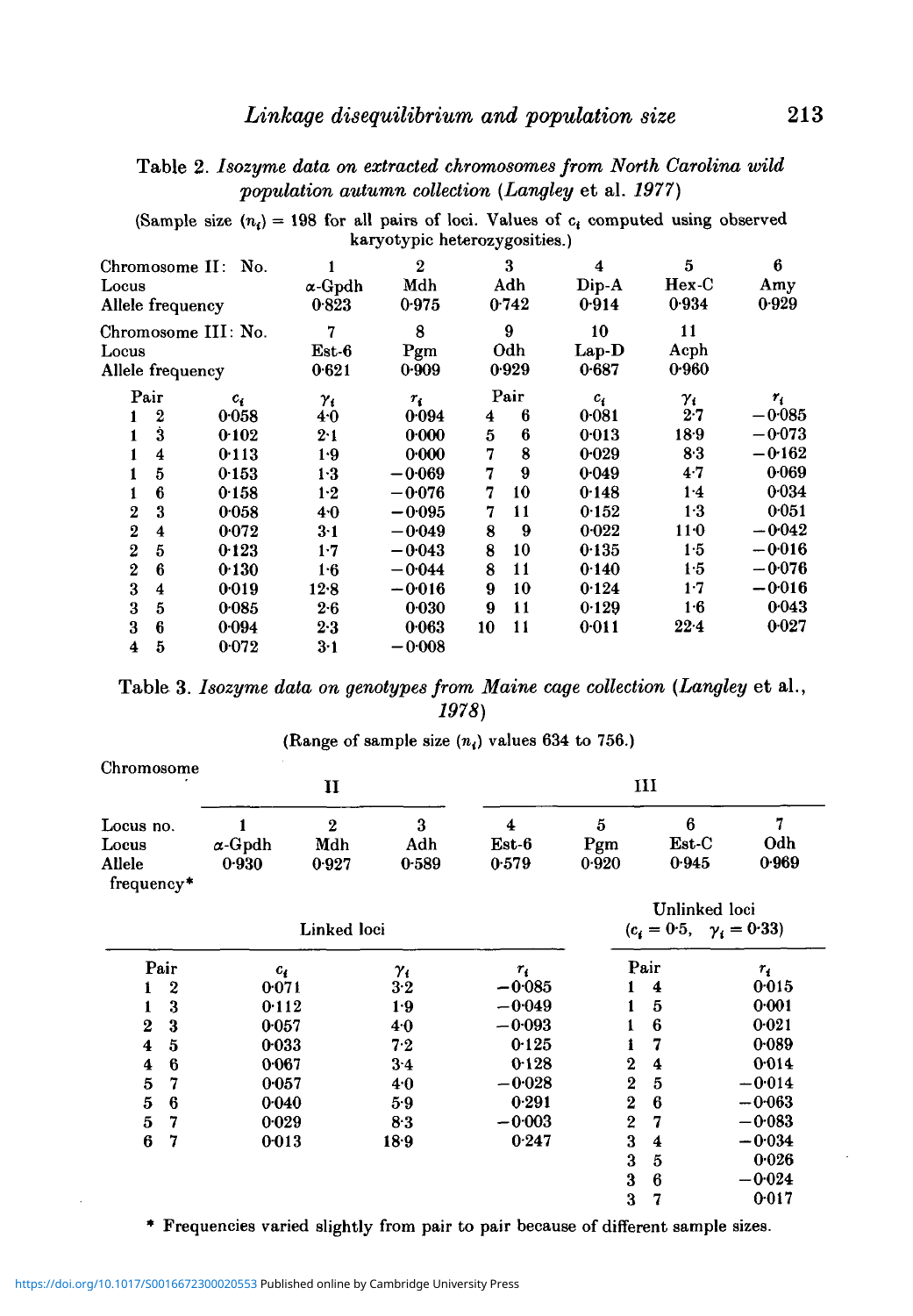### $214$  W. G. HILL

chi-square value for testing  $r_i = 0$  from Table 2,  $\Sigma n_i r_i^2$ , is 19.3 with 25 d.f.). For the Maine cage population (Table 3), equation (4) gave  $\hat{N}^{-1} = 0.002755$  and thus an estimate of population size of 363. From (6),  $\widetilde{SD}(\widehat{N}) = 170$  or  $CV(\widehat{N}) = 0.47$ . approximately. The estimate is below the census figure of 1000 (Langley *et al.* 1978), but has a very large standard error.

### 4. DISCUSSION

There are clearly difficulties in getting estimates of effective population size with much precision, as the examples show. As seen in Table 1, most information comes from tightly linked loci, but the problem with these is that any disequilibrium could be due to long-past founder effects or migration. (Indeed, if precision were not limiting, it would be possible to estimate *N* separately from loosely linked or unlinked loci and from tightly linked loci, and thereby get some information on population history, for example the presence of annual bottlenecks during overwintering.) In practice, it should be possible to obtain reasonably reliable estimates from laboratory populations, where sample sizes of the same order as effective population sizes can be obtained, or from isolated small colonies, but not from natural populations of effective size in the tens of thousands or more.

There is additional information available which could be exploited, notably on loci taken in threes, fours and so on. Some results for predicting random disequilibrium among multi-locus neutral models are available (Hill, 1976), but they lack the precision of the analyses of loci in pairs. There are also clearly correlations between, for example,  $r_{AB}^2$  and the relevant quantity involving loci *A, B* and *C,* so the extra information may not be in proportion to the number of additional terms, but the problem needs investigation. Similarly multiple allelic information needs to be incorporated; this might occur not only with isozymes but with multiple restriction sites in a region or with complete DNA sequencing.

Some assumptions and limitations of the analysis need to be emphasized. Populations are assumed to be random mating. (There was some evidence of non-random mating in the Maine Cage data (Langley *et al.* 1978), but this has been ignored in using the data for illustration). The variance-covariance structure of the *r\* is not known precisely; and if their correlations are higher than indicated in the examples of the appendix, variances of population size estimates are increased. Simulation (T. Maruyama and W. G. Hill, unpublished) shows that, if gene frequencies are very close to zero or one, the correlation  $(r)$  of gene frequencies conditional on the observed frequencies does not have a mean of zero. Thus biased estimates of population size would be obtained, but the relevant analysis has not yet been done. The data used in the examples have several gene frequencies in excess of 0.9, so such biases may have occurred in the analysis.

The basic model used has been of neutrality at each locus. If, however, loci are maintained segregating in the population at intermediate frequencies by heterozygote superiority, without epistasis, *r* has a mean of zero, and variance essentially the same as in the neutral case (Felsenstein, 1974; Avery, 1978). If the joint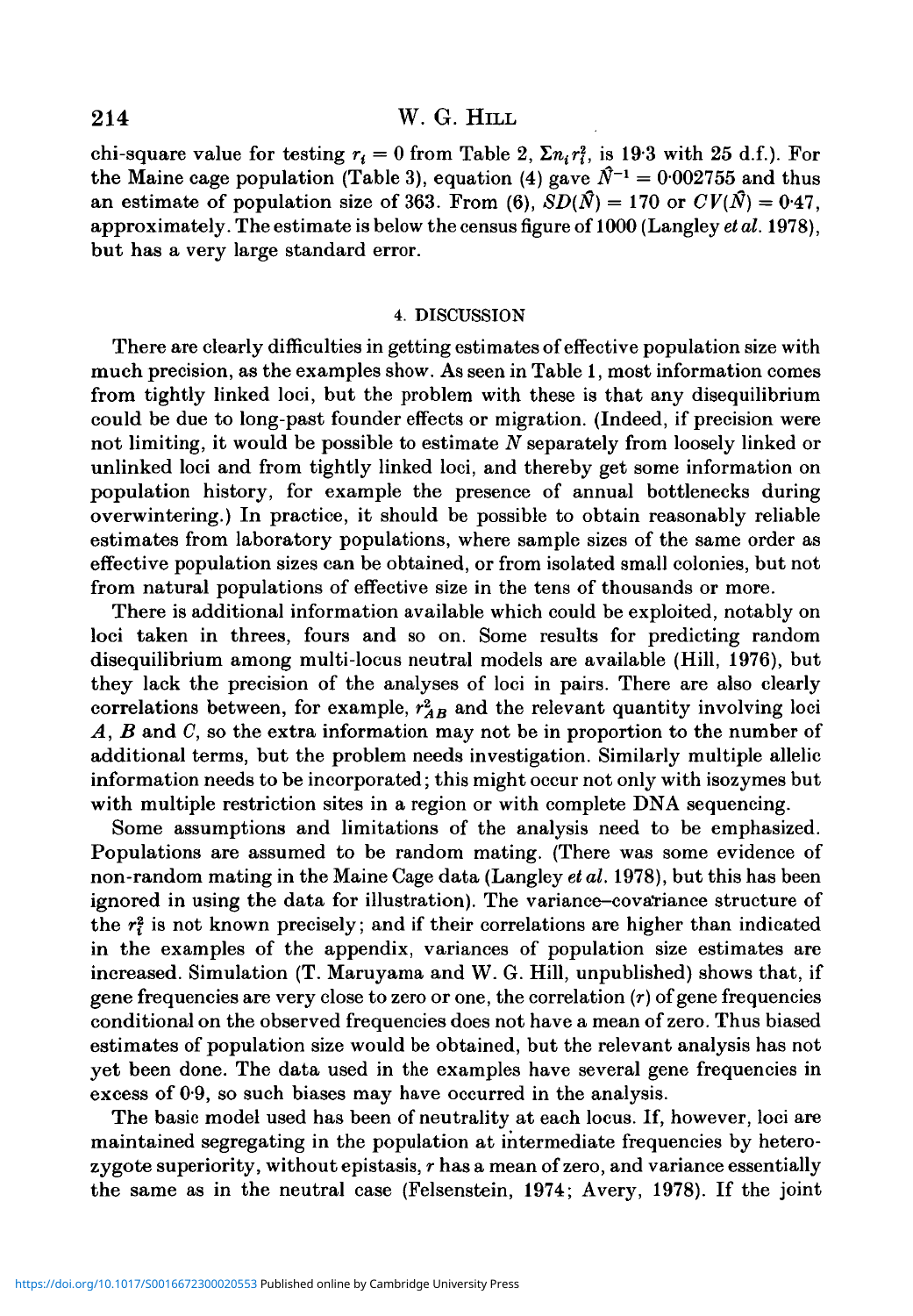distribution of the  $r<sub>i</sub>$  were known more precisely in the neutral case, perhaps normal as suggested by the Appendix, it would be possible to test whether they were compatible with neutrality.

I am grateful to Dr C. H. Langley for access to unpublished data, to him and Dr B. S. Weir for helpful comments, and to an anonymous referee for valuable, albeit destructive, criticism of an earlier version.

#### REFERENCES

- AVERY, P. J. (1978). The effects of finite population size on models of linked overdominant loci.<br>Genetical Research 31, 239–254.<br>BODMER, W. F. (1973). Population genetics of the HL-A system: retrospect and prospect. In
- 
- *Histocompatibility Testing 1972* (ed. J. Dauset and J. Colombani). Copenhagen: Munksgaard. COCKERHAM, C. C. & WEIR, B. S. (1977). Digenic descent measures for finite populations. *Genetical Research* **30**, 121-147.
- *Oenetical Research* 30, 121-147. FELSENSTEIN, J. (1974). Uncorrelated genetic drift of gene frequencies and linkage disequilibrium
- in some models of linked overdominant polymorphisms. *Oenetical Research* 24, 281-294. HEDRICK, P., JAIN, S. & HOLDEN, L. (1978). Multilocus systems in evolution. *Evolutionary*
- HILL, W. G. (1974). Estimation of linkage disequilibrium in randomly mating populations.<br>*Heredity* 33, 229–239.<br>HILL, W. G. (1976). Non-random association of neutral linked genes in finite populations. In
- *Population Genetics and Ecology* (ed. S. Karlin and E. Nevo), pp. 339-376. New York:
- HILL, W. G. (1977). Correlation of gene frequencies between neutral linked genes in finite populations. Theoretical Population Biology 11, 239–248.
- populations. *Theoretical Population Biology* 11, 239-248. HILL, W. G. & ROBERTSON, A. (1968). Linkage disequilibrium in finite populations. *Theoretical*
- KAN, Y.W. & Dozy, A.M. (1978). Polymorphism of DNA sequence adjacent to human  $\beta$ -globulin structural gene: relationship to sickle mutation. Proceedings of the National Academy of Sciences of USA 75, 5631–5635.
- LANGLEY, C. H. (1977). Nonrandom associations between allozymes in natural populations of *Drosophila melanogaster.* In *Lecture Notes in Biomathematics.* 19. *Measuring Selection in Natural Populations* (ed. F.B.Christiansen and T. M. Fenchel), pp. 265-273. New York:
- Springer-Verlag.<br>
LANGLEY, C. H., ITO, K. & VOELKER, R. A. (1977). Linkage disequilibrium in natural populations<br>
of *Drosophila melanogaster*. Seasonal variation. *Genetics* 86, 447–454.
- LANGLEY, C. H., SMITH, D. B. & JOHNSON, F. M. (1978). Analysis of linkage disequilibrium between allozyme loci in natural populations of *Drosophila melanogaster. Genetical Research*
- 32, 215-229.<br>LAURIE-AHLBERG, C. & WEIR, B. S. (1979). Allozyme variation and linkage disequilibrium in<br>some laboratory populations of *Drosophila melanogaster. Genetics* 92, 1295–1314.
- SVED, J. A. & FELDMAN, M. W. (1973). Correlation and probability methods for one and two loci. Theoretical Population Biology 4, 129–132.<br>WEIR, B. S. (1979). Inferences about linkage disequilibrium. *Biometrics* 35, 235–254.<br>WEIR, B. S. & HILL, W. G. (1980). Effect of mating structure on variation in linkage
- 
- disequilibrium. *Genetics* 95, 477-488.